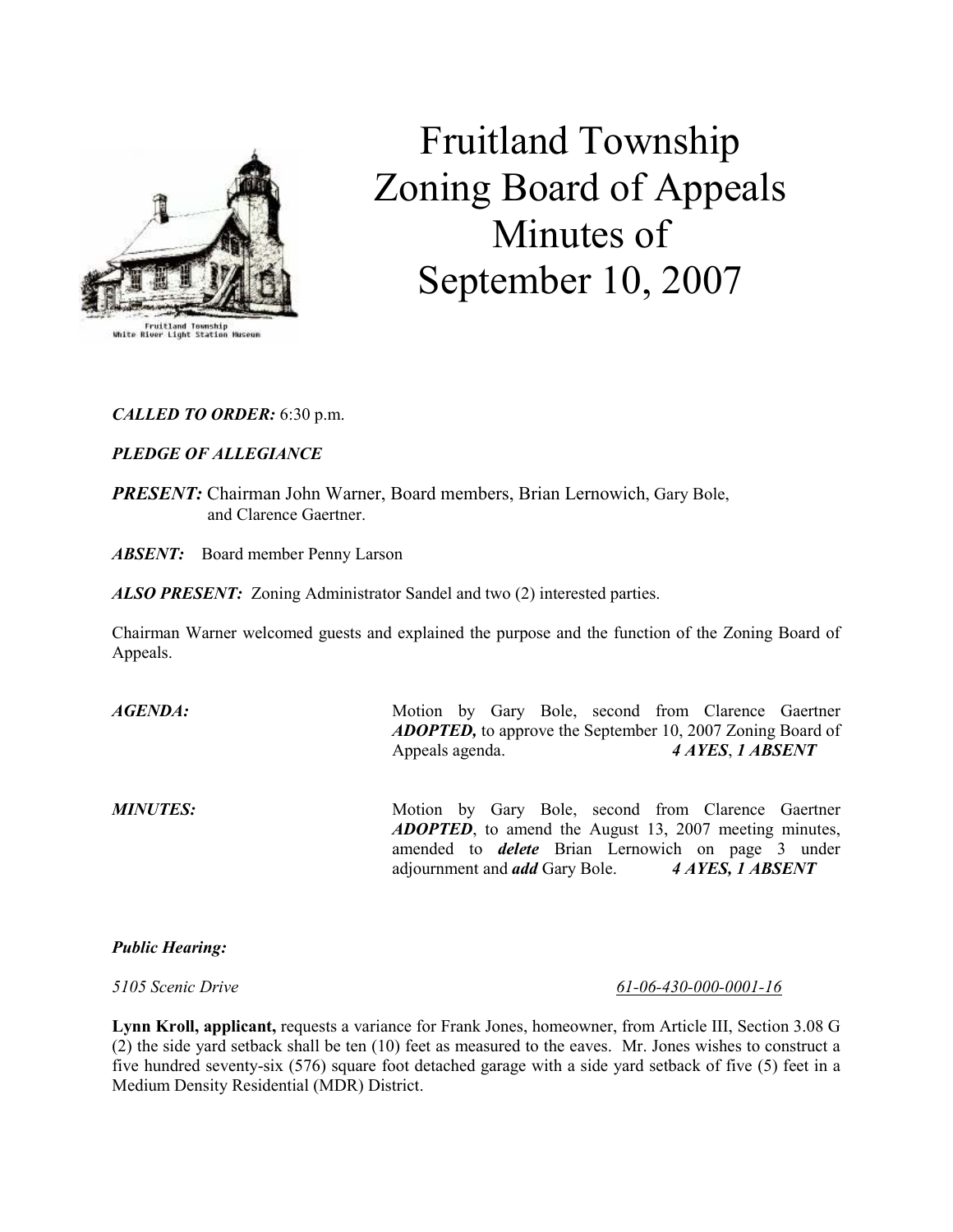#### Correspondence:

- Mr. & Mrs. Donald Huntington Jr. 5129 Scenic Drive e-mail supporting variance.
- Michillinda Beach Association Board, 5093 Scenic Drive –letter supporting variance.

### Public Hearing opened at 6:37 p.m.

Frank Jones, homeowner, stated that he would like to tear down a storage shed on his property and replace it with a five hundred seventy six (576) square foot accessory building. He stated the land his cottage is on belongs to Michillinda Beach Association; the land is leased for cottages. Any changes or additions that are done on the property must be approved by the Michillinda Beach Association Board of Trustees. He stated that he is in compliance with the association's rules to build his accessory building and his neighbors have no problem with his project.

Board member Gaertner asked Mr. Jones if he could move his garage over five (5) feet, Mr. Jones stated that he could but he would have to cut down at least three of his trees. He does not want to have to do this.

#### Public Comment:

Lynn Kroll, general contractor for Mr. Jones stated that the four (4) trees that Mr. Jones is referring to are trees that survived the wind storm of 1998. He stated a lot of the trees in that area were destroyed from that storm.

#### Public Comment closed at 7:10 p.m.

#### Board Comments:

Trustee Bole stated that this situation is different than anything this board has had in the past. He has no problem with the applicant wanting to keep his trees and build his garage as proposed.

Trustee Gaertner stated that he cannot come up with a compelling reason for the board to go against the township ordinance. He feels that proposed accessory building can be moved over five (5) feet to meet the ordinance.

Trustee Lernowich stated that this is like bluff road regarding lake view. He does not see any real issue with the setback due to no lot lines. He stated that there should not be any problem with emergency vehicles getting to the homes.

Chairman Warner stated that due to the unique circumstances he does not feel the board will be setting a precedent if this application is granted.

> Motion by Brian Lernowich, second from Gary Bole, ADOPTED, to grant variance as submitted to Mr. Frank Jones 5105 Scenic Drive, parcel #61-06-430-000-0001-16 from Article III, Section 3.08 G (2) side yard setback shall be ten (10) feet. Mr. Jones wishes to construct a five hundred seventy six (576) square foot accessory building, with a side yard setback of five (5) feet from the foundation of the garage. Role Call Vote: Bole-AYE, Gaertner-NAY, Lernowich-AYE, Warner-AYE. 3 AYES, 1 NAY (Gaertner), 1 ABSENT